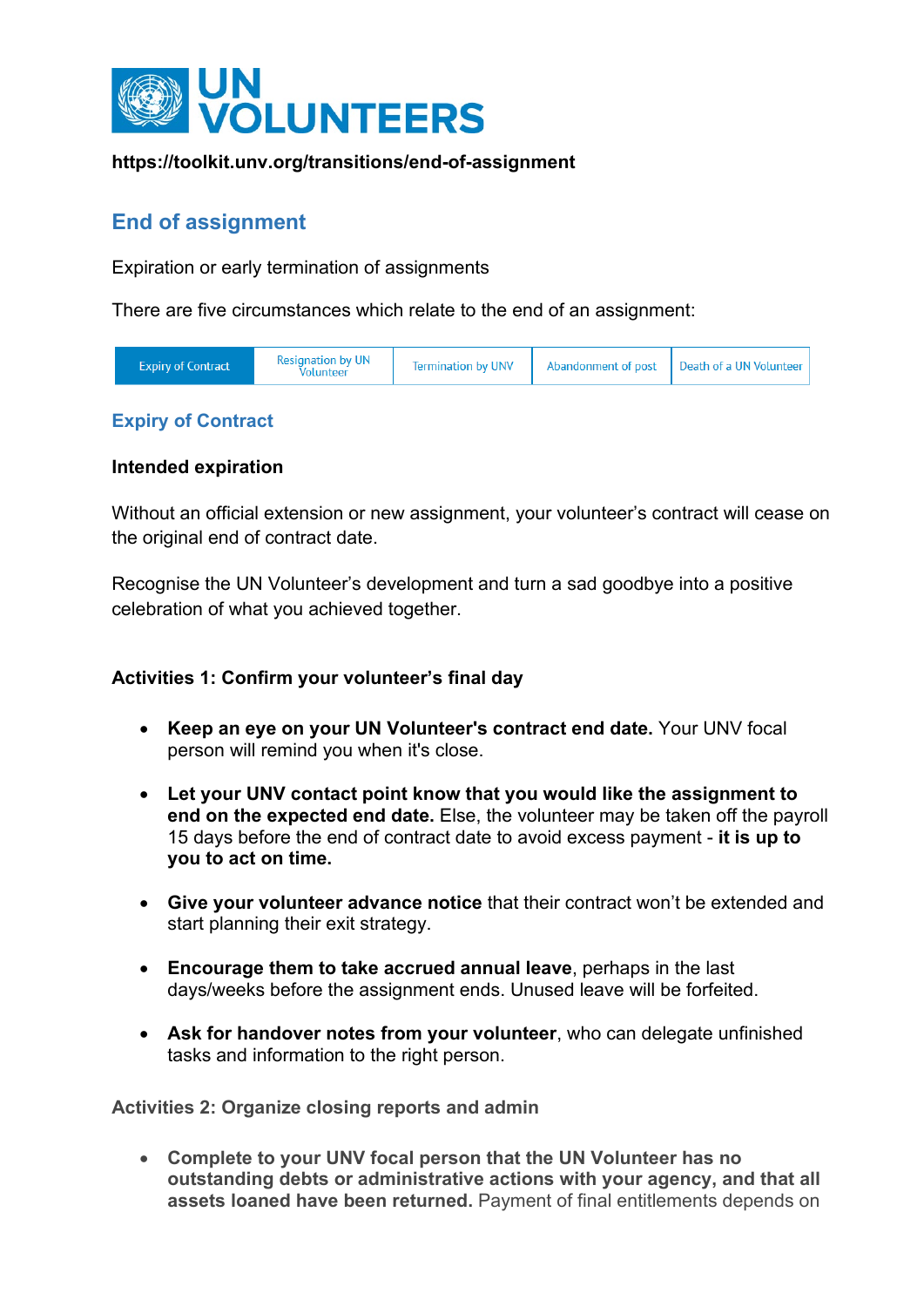

your host organization and UNDP approving the final checklist online clearing all outstanding obligations (financial or otherwise).

- **Remind the volunteer to complete our** [Volunteer Reporting Application \(VRA\).](https://vra.unv.org/) Final entitlements can only be made upon submission of report online.
- **Arrange an [exit interview](https://hbr.org/2016/04/making-exit-interviews-count) or final performance appraisal** to ask about your volunteer's experience at work. Take ideas from their honest feedback to improve processes and productivity at work.
- **Recognize and reflect on your volunteer's contribution and skills** developed through the assignment. Take time to answer questions and grievances. Respecting and appreciating your volunteer now, as you always have, could mean they always champion your organization.
- **Reassure your volunteer that their final entitlements** will be paid into their bank account when the final clearance checklist is approved, at the end of the assignment.

#### **Activities 3: Say your fond farewells**

- **Let your team and stakeholders** know your volunteer's leaving.
- **Write a reference letter** acknowledging your volunteer's contributions and commitment, including new skills and abilities learned during the assignment.
- **Organize a farewell event** for your volunteer to help them move on successfully, feeling that they've made a difference and grown under your supervision. Your team will also appreciate this chance to say their goodbyes.

## Also review **[Standard Operating Procedures on Expiry of Contract / End-of-](https://explore.unv.org/node/105)[Assignment](https://explore.unv.org/node/105)**.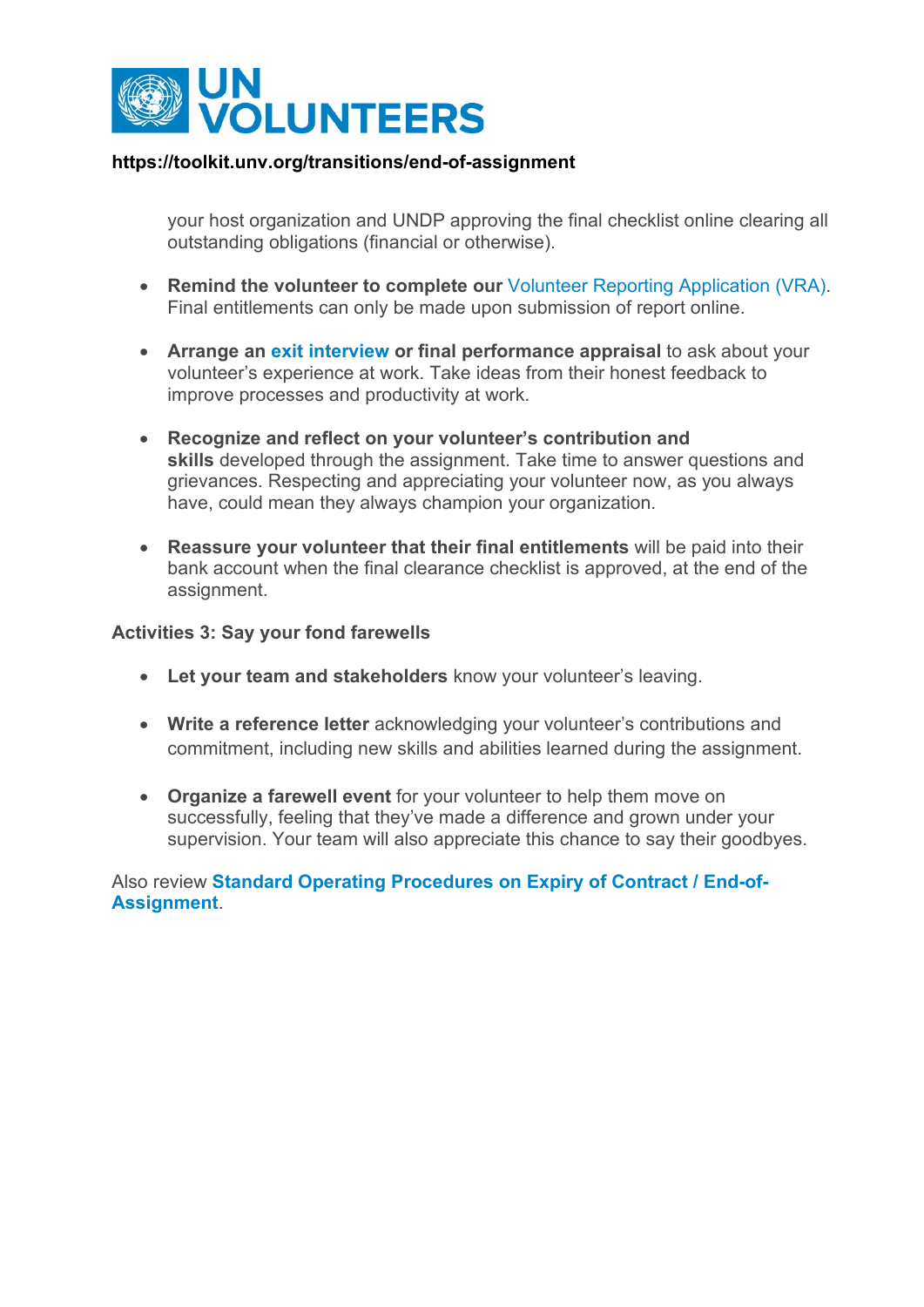

| Resignation by UN'<br>Abandonment of post   Death of a UN Volunteer<br><b>Termination by UNV</b><br><b>Expiry of Contract</b><br>Volunteer |
|--------------------------------------------------------------------------------------------------------------------------------------------|
|--------------------------------------------------------------------------------------------------------------------------------------------|

# **Resignation by UN Volunteer**

#### **Accept your volunteer's resignation**

If your volunteer resigns during their assignment, there are steps you need to take to formalize the end of their contract. Here's how to end the assignment early.

- **UNV will confirm the UN Volunteer's resignation [Unified Volunteering](https://app.unv.org/)  [Platform \(UVP\)](https://app.unv.org/) on your behalf.** Let them know that you are happy with the particulars entered by your volunteer in the system.
- **Your volunteer may leave 30 calendar days after submitting their resignation**. It is the minimum notice period. They may however declare their resignation any time before their notice period starts.
- **Advise your UN Volunteer that they'll forfeit your exit lump sum allowance in full or parts** if they have failed to provide due notice, submit their Final Clearance Checklist and necessary reports, and complete their initial contract.
- **Once you approve their resignation online**, **[follow standard procedure](https://toolkit.unv.org/transitions/end-of-assignment)** for [expiry of contract](https://toolkit.unv.org/transitions/end-of-assignment) (see section on expiry of contract above).



# **Termination by UNV**

#### **Terminate your volunteer mid-contract**

If you need to terminate your volunteer's assignment early, let us and your organisation assist you.

There are several grounds on which you may terminate the volunteer's contract early such as:

- **1. You have found the volunteer to be unsuitable** for the UNV assignment in light of new information or undisclosed facts.
- **2. A disciplinary review** has recommended summarily dismissal or early separation for acts of [misconduct.](https://toolkit.unv.org/managing/respond-to-allegations-of-misconduct)
- **3. The project or operation** that your volunteer was assigned to ends early.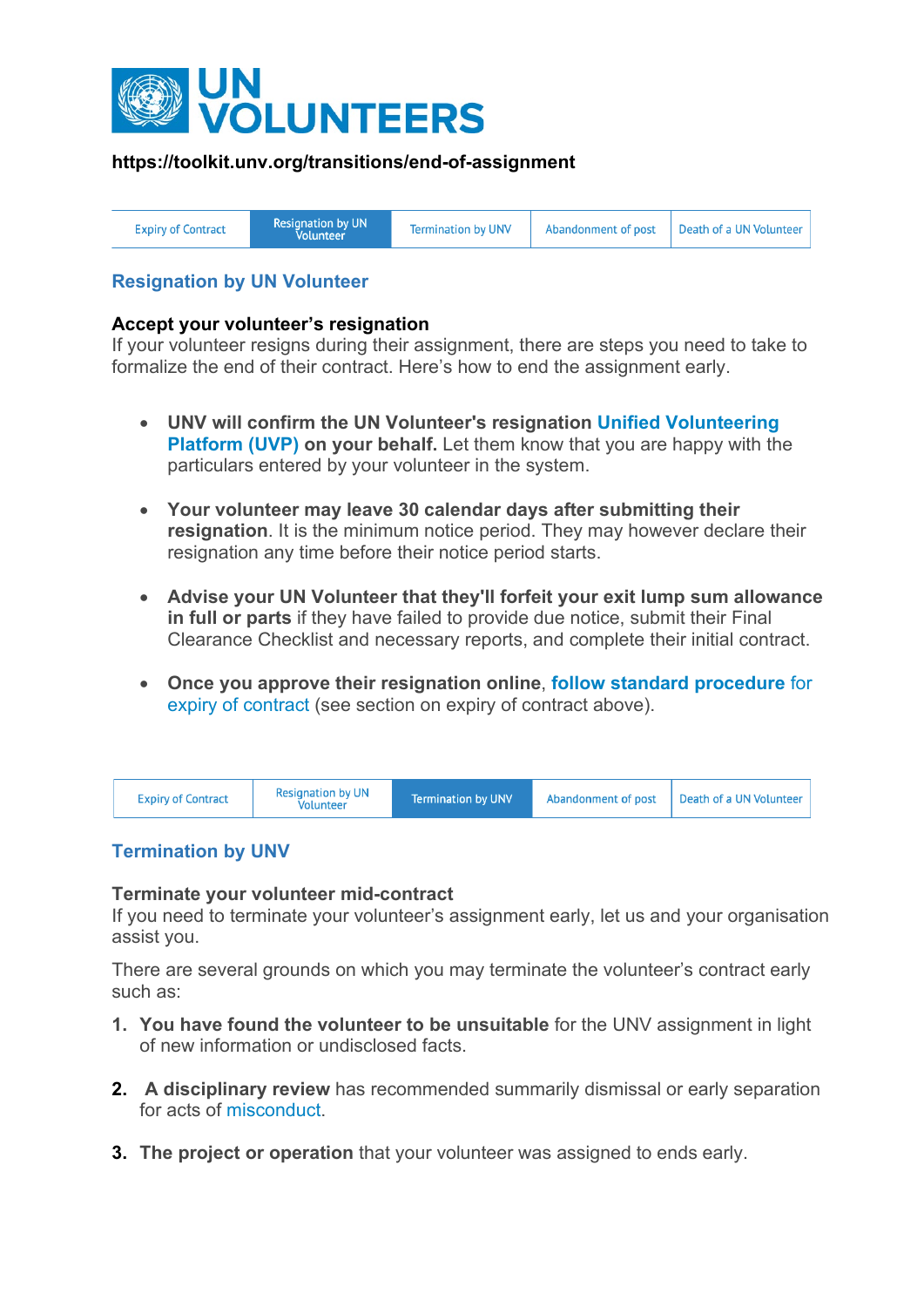

- **4. You have documented evidence that the volunteer's work is unsatisfactory,** or they are underperforming.
- **5. We need to take action in the interest of the organization** due to external circumstances not caused by the volunteer.
- **6. You have failed to find a suitable new volunteer opportunity** up to two months from security evacuation.
- **7. To relieve long term injured or sick volunteers** from working.
- **8. Other reasons for termination**, provided the volunteer agrees to end the contract.

Contact our Regional Office and email ['support@unv.org'](mailto:support@unv.org) to find the right solution.

| <b>Resignation by UN</b><br><b>Expiry of Contract</b><br>Volunteer | <b>Termination by UNV</b> | Abandonment of post | Death of a UN Volunteer |
|--------------------------------------------------------------------|---------------------------|---------------------|-------------------------|
|--------------------------------------------------------------------|---------------------------|---------------------|-------------------------|

# **Abandonment of post**

#### **Mark unauthorized absence as abandonment on the 10th workday**

Being away from work without authorization is considered a breach of contract. It could lead to early separation of the volunteer for abandoning their post. If a UN Volunteer does not turn up for work, contact them repeatedly for 10 working days, until you're answered, to try to find out where they are and why.

Please document your calls, messages and your volunteer's responses, if any. The post is considered abandoned and the contract ceased on the 10th workday.

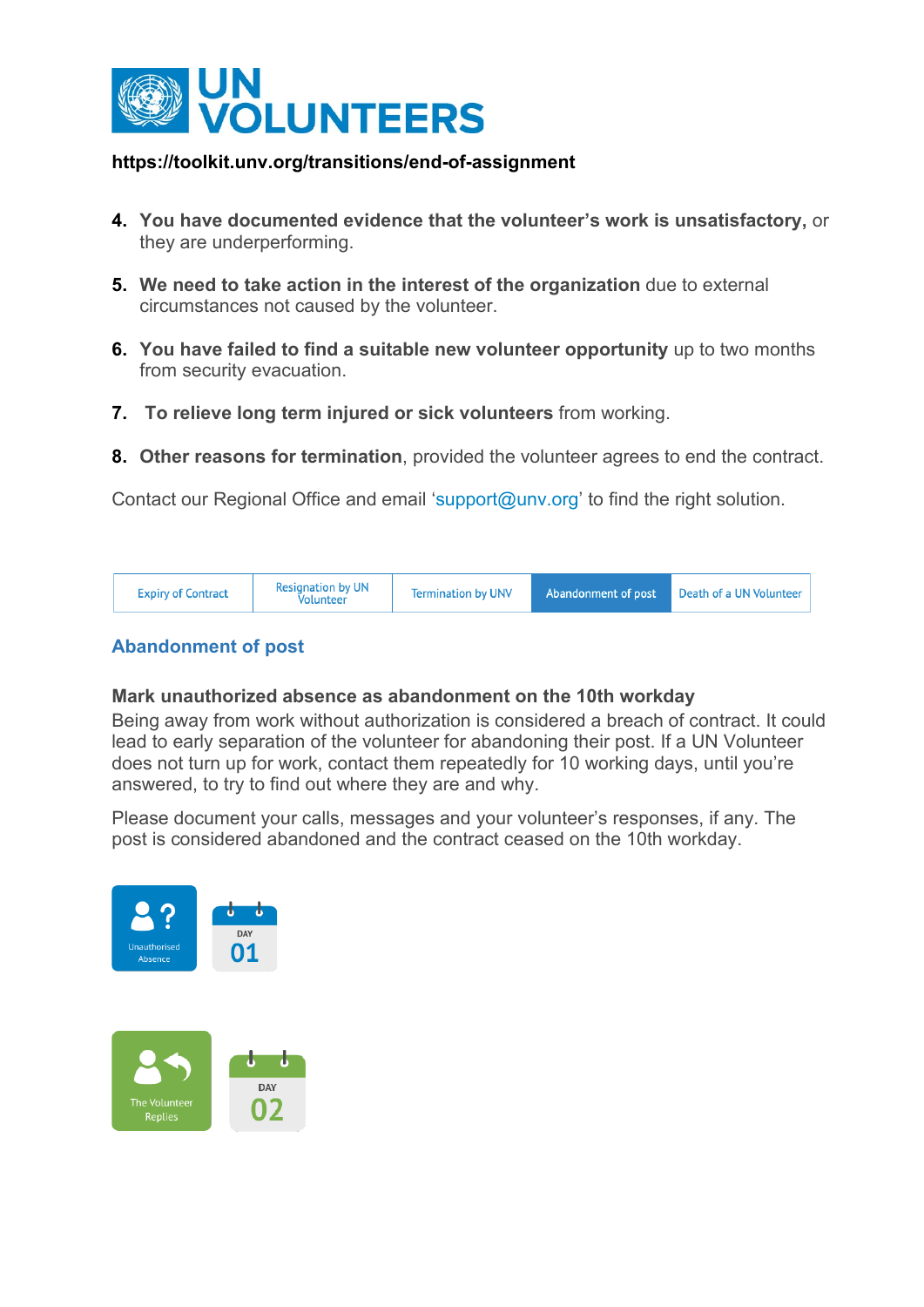



**[support@unv.org'](mailto:support@unv.org)** when your volunteer

is unresponsive and uncontactable.

**Send the email (template) below to your volunteer.** Also, call to check where they are and explain the consequences of being away from work without permission for 10 days

**Tell UN Department of Safety and Security (UNDSS)** that your volunteer could be missing. Reassure yourself that it's not unusual to be unreachable, even when you're following standard security protocol.



[support@unv.org'](mailto:support@unv.org) copies of your follow-up communication and your attempts to reach your volunteer.

**Speak to the national authorities** who may need to revoke the volunteer's visa and work permit.

**We will follow-up with the paperwork** to complete the process.

# **Email template**

**To: UN [Volunteer@unv.org](mailto:Volunteer@unv.org)**

Dear [ UN Volunteer's name ],

Please contact us urgently. **We are concerned about your health and wellbeing.** Being absent for 10 working days without permission or written explanation is a breach of contract.

## **You could lose:**

- Your UN Volunteer assignment
- Your financial entitlements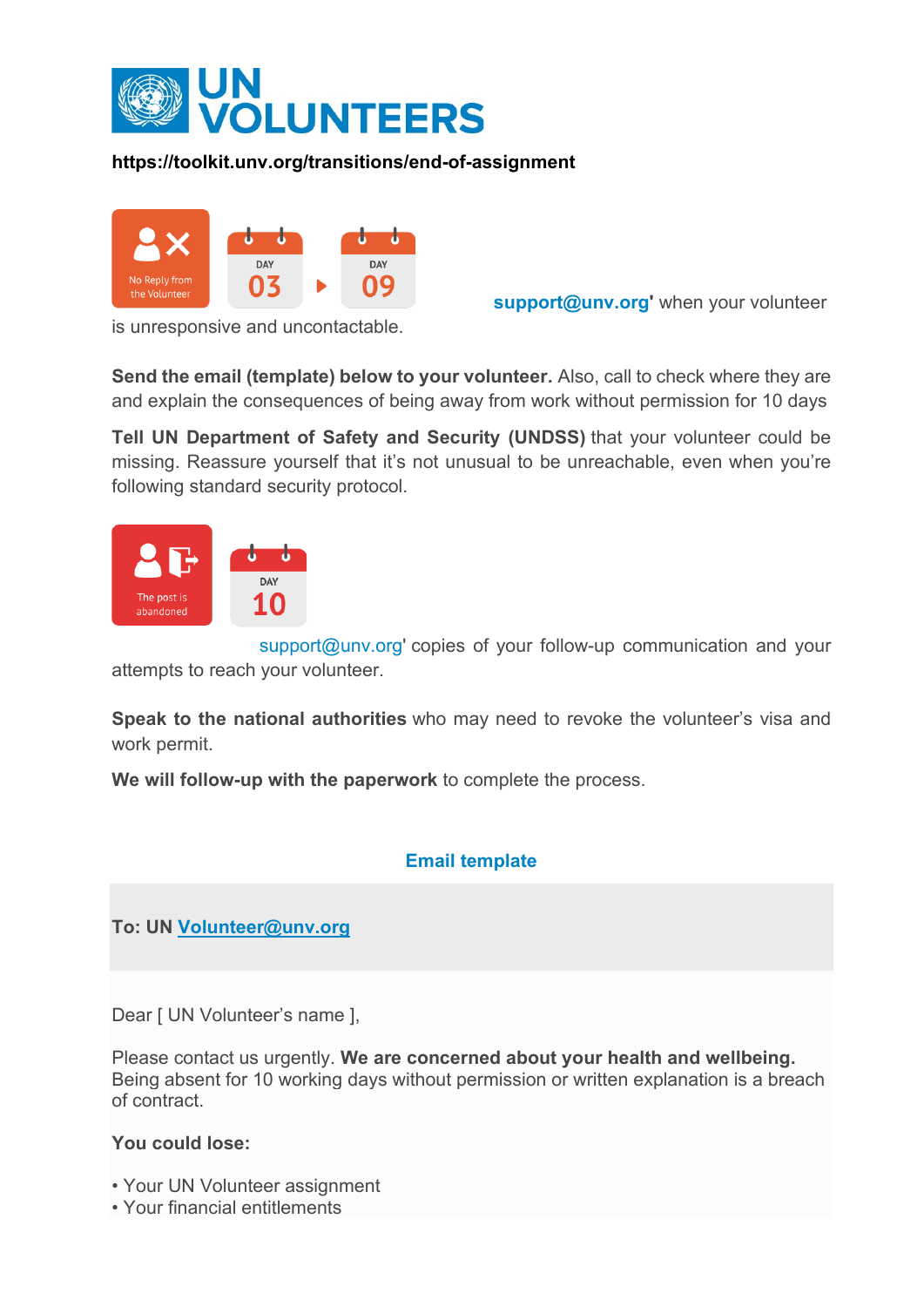

You may also be required to repay amounts previously paid to you.

**Tell us what's happening, let us help** and you can prevent termination of your contract due to abandonment of your post. That would end your assignment with us and your first day absent ( [ dd/mm/yy ] ) from work will be recorded as your contract end date as a UN Volunteer.

You've been repeatedly emailed and called, ever since I dates 1. It concerns us greatly that you have not answered. Please do so now.

[ Your name ] Supervisor, [ Your organization's name ]

[ Contact details ]

Also review **[Standard Operating Procedures](https://explore.unv.org/node/105)** on resignation by UN Volunteer.

| <b>Resignation by UN</b><br><b>Expiry of Contract</b><br><b>Volunteer</b> | <b>Termination by UNV</b> |  | Abandonment of post Death of a UN Volunteer |
|---------------------------------------------------------------------------|---------------------------|--|---------------------------------------------|
|---------------------------------------------------------------------------|---------------------------|--|---------------------------------------------|

## **Death of a UN Volunteer**

In the event that your UN Volunteer has passed away, please accept our whole-hearted condolences.

Report and react to this fatality sensitively and get your volunteer home to their family. Given the diverse background of UN Volunteers, extreme cultural sensitivity must be exercised at all times. The impacts of this tragedy (emotional, legal, financial) aren't yours to bear alone, but for us to help you throughout. Contact our Regional Office immediately and follow the guidance below:

#### **Activities 1: Share the news with us and the family**

- **Email ['support@unv.org'](mailto:support@unv.org) immediately** with information on the date and cause of death of your UN Volunteer. We must inform CIGNA and UN Joint Medical Services urgently. Continue to keep us, your organization and partners informed.
- **We will identify the emergency contact person** on the volunteer's beneficiary form.
- **Consult with us on how best to inform the family**, with advice from the UNDP country office in the volunteer's home country.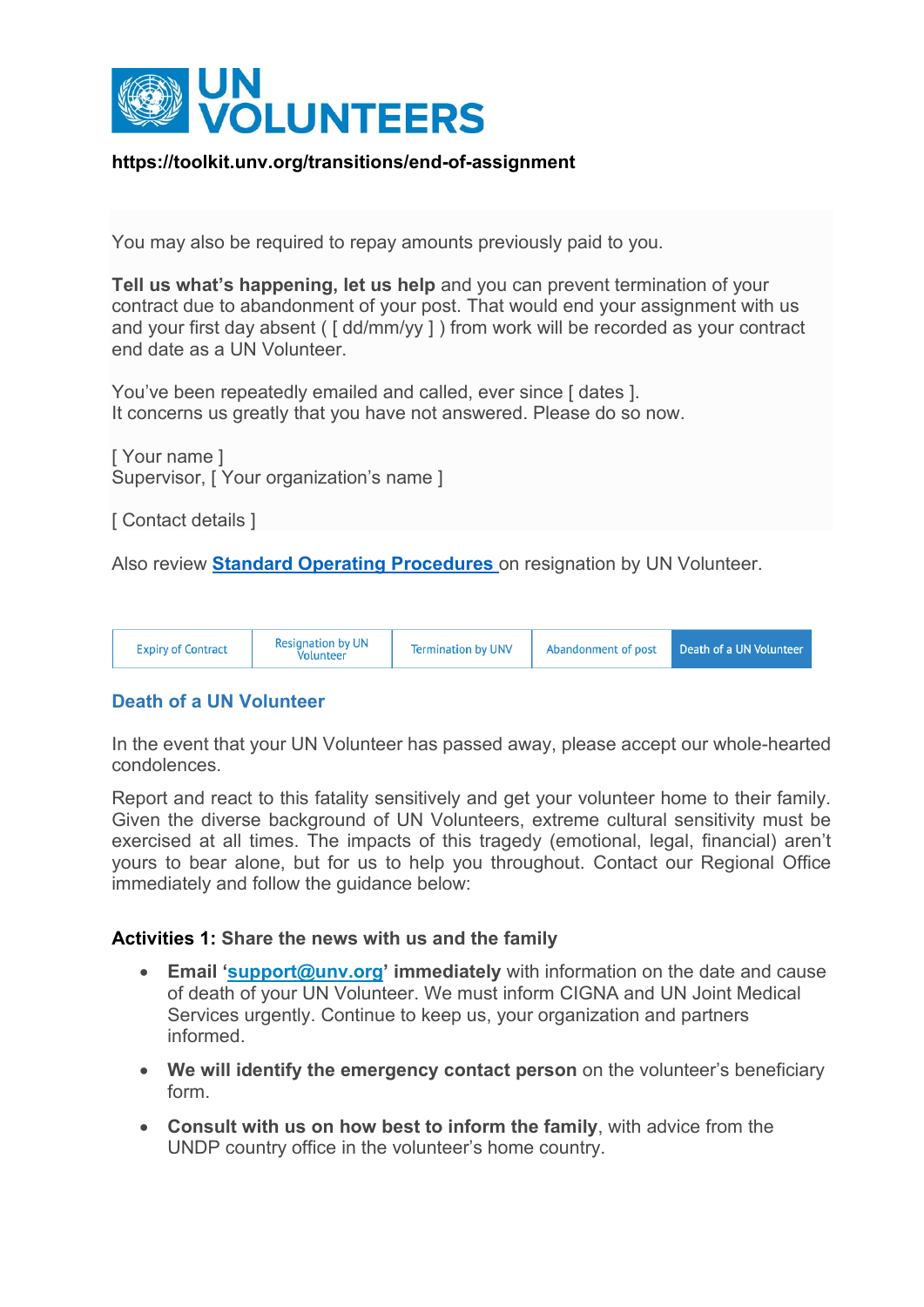

- **Take comfort from knowing that UNV's condolence letter was delivered** to the family by UNDP representatives personally, and members of your organization where possible.
- **Clarify facts, discuss feelings and acknowledge grief with your team.** Everyone will process loss differently; please be culturally sensitive.

#### **Activities 2: Leave the administration to us**

- **Trust us to get your volunteer home.** Where appropriate, the family will be asked to authorize a post-mortem. Storage, embalming and transport costs from the duty station to the home country are covered.
- **Contract, insurance and payroll will be terminated in the system.** Medical insurance for recognised dependents at the duty station extended for 45 days.
- **Know unpaid financial entitlements will go to your volunteer's chosen beneficiary.** This includes their volunteer living and resettlement allowances.
- **Understand that life insurance is paid by CIGNA** when required documents are submitted (full medical or autopsy report, official death certificate, and birth certificate or equivalent). This can be paid only to the volunteer's documented beneficiaries.
- **Handle financial settlements in strict confidentiality.** This is highly sensitive information and is illegal for us to mention compensation to anyone except your volunteer's listed beneficiaries.

#### **Activities 3: Be prepared to step in where UNV or UNDP isn't present**

- **List your volunteer's personal belongings**, at home and at work, with a witness from the UN Department of Safety and Security. The family will be sent all personal effects.
- **Help file the cause of death with CIGNA** who will pay out life insurance, when given the full medical or autopsy report, official death certificate, and birth certificate or equivalent.
- **Collect invoices and certificates** for moving non-contagious human remains (from national authorities), coffin conformity, customs clearance and remains transportation.
- **Check out your volunteer's office equipment** in absentia on our system.
- **Cancel your volunteer's lease** and known personal contracts. Find out who else may have established contact with the volunteer from within and outside your organization and advise them of the volunteer's passing.